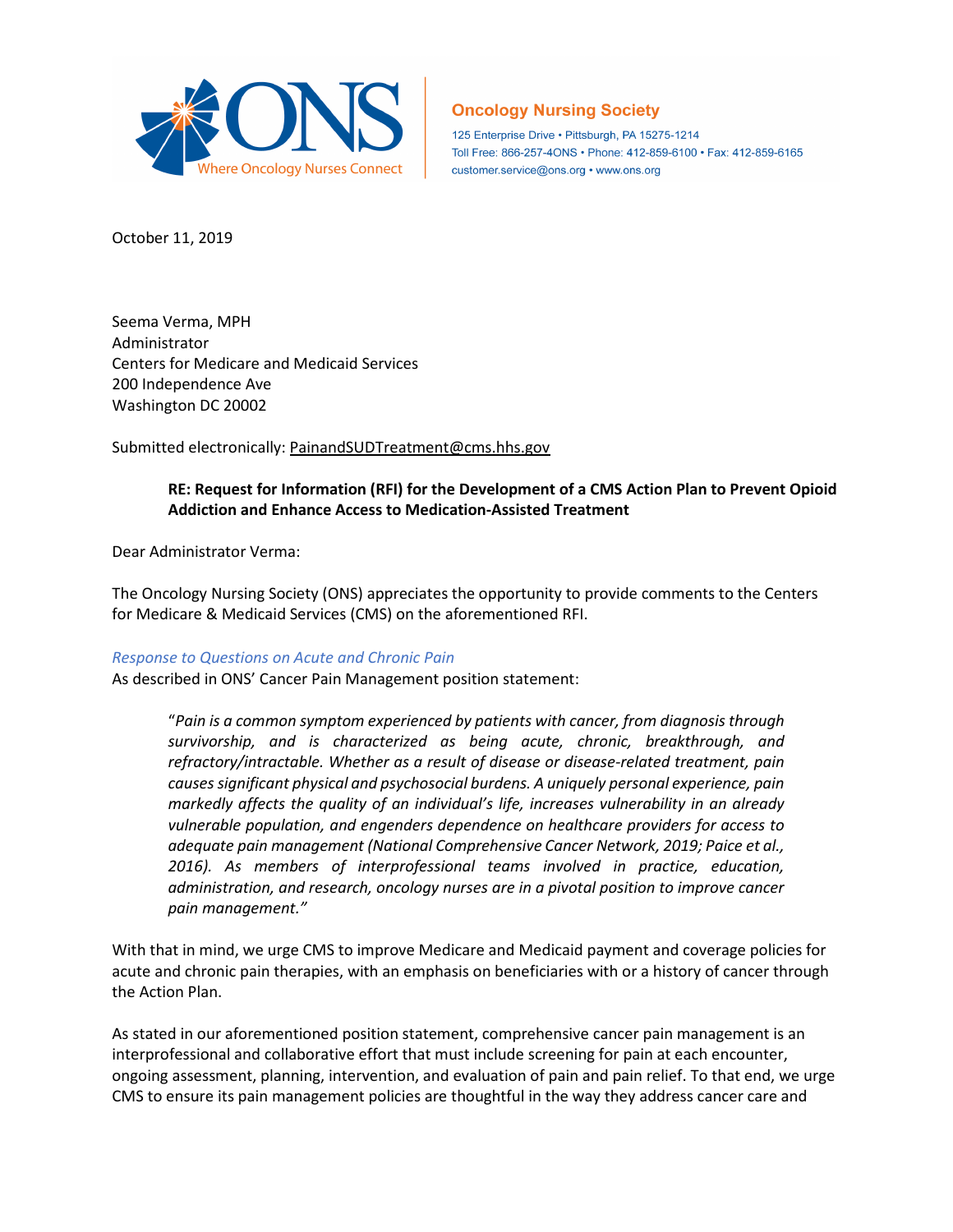treatment. Such policies must be developed with feedback from professionals that make up the entire cancer care team, including oncology nurses.

As described in our position statement, pain assessment includes the use of evidence-based, reliable assessment tools with a goal of capturing and documenting patient-reported pain outcomes. Patient self-report is the standard of care for evaluating pain, and vulnerable populations (for example, young children, patients with learning disabilities, patients who are limited English proficient, or those who are cognitively impaired) require special considerations for assessment of pain. CMS has incorporated various patient experience surveys (e.g., CAHPS), in its quality reporting and value-based purchasing programs, which include questions related to pain. However, we are concerned that the pain-focused questions do not provide enough actionable information for addressing important pain management indicators, particularly for patients with a cancer diagnosis.

According to a recent journal supplement<sup>[1](#page-1-0)</sup>, despite the findings that more than 90% of cancer pain can be controlled with routine interventions, many patients continue to experience pain throughout their cancer diagnosis and treatment. The average pain score for patients on inpatient oncology units is 5.87 on a 0–10 scale, and 25% of patients spend more than 50% of the time in constant or severe pain. It is unclear whether the current set of pain questions are helping to identify these patients.

The authors also explain that no tools are currently widely validated for diagnosing breakthrough pain, which can be either predictable or unpredictable. Currently, oncology nurses take a careful history to identify the type and frequency of breakthrough cancer pain episodes to best understand the types of treatments that would be effective for a specific patient's breakthrough pain. Nevertheless, it would be helpful for CMS and relevant federal agency partners to work with cancer care providers, including oncology nurses, to establish a more robust set of questions for use by healthcare practitioners in evaluating and managing cancer pain. This could be a separate survey that is triggered based on responses to a revised domain of pain related questions in patient experience surveys.

It is also the position of ONS that healthcare systems and clinicians providing care to patients with cancer are responsible for adopting and monitoring institutional and clinical guidelines for cancer pain management and symptoms related to its treatment, and healthcare systems must establish mechanisms for continuous evaluation of pain outcomes in patients at risk for cancer pain. Working with the Office of the National Coordinator for Health IT (ONC), CMS could help facilitate point-of-care access to effective cancer pain management tools through its certified electronic health record technology (CEHRT) requirements.

Furthermore, we note that access to medication assisted therapy (MAT) is extremely challenging in longterm care and skilled nursing facilities. Cancer patients who are enrolled in methadone programs often require these rehabilitation services, yet experience lapses in MAT, placing them at risk for relapse and/or severe pain. CMS should consider ways to address these challenges, which may include revisions to the Conditions of Participation (CoP) for such facilities. For example, the CoPs could require such facilities to employ or contract with addiction specialists trained in the care of the seriously ill (e.g., beneficiaries with cancer or other serious illnesses, and who also have SUD).

<span id="page-1-0"></span><sup>1</sup> Supplement, June 2017, Pain. (2017, June 1). Retrieved from https://cjon.ons.org/cjon/21/3/supplement.